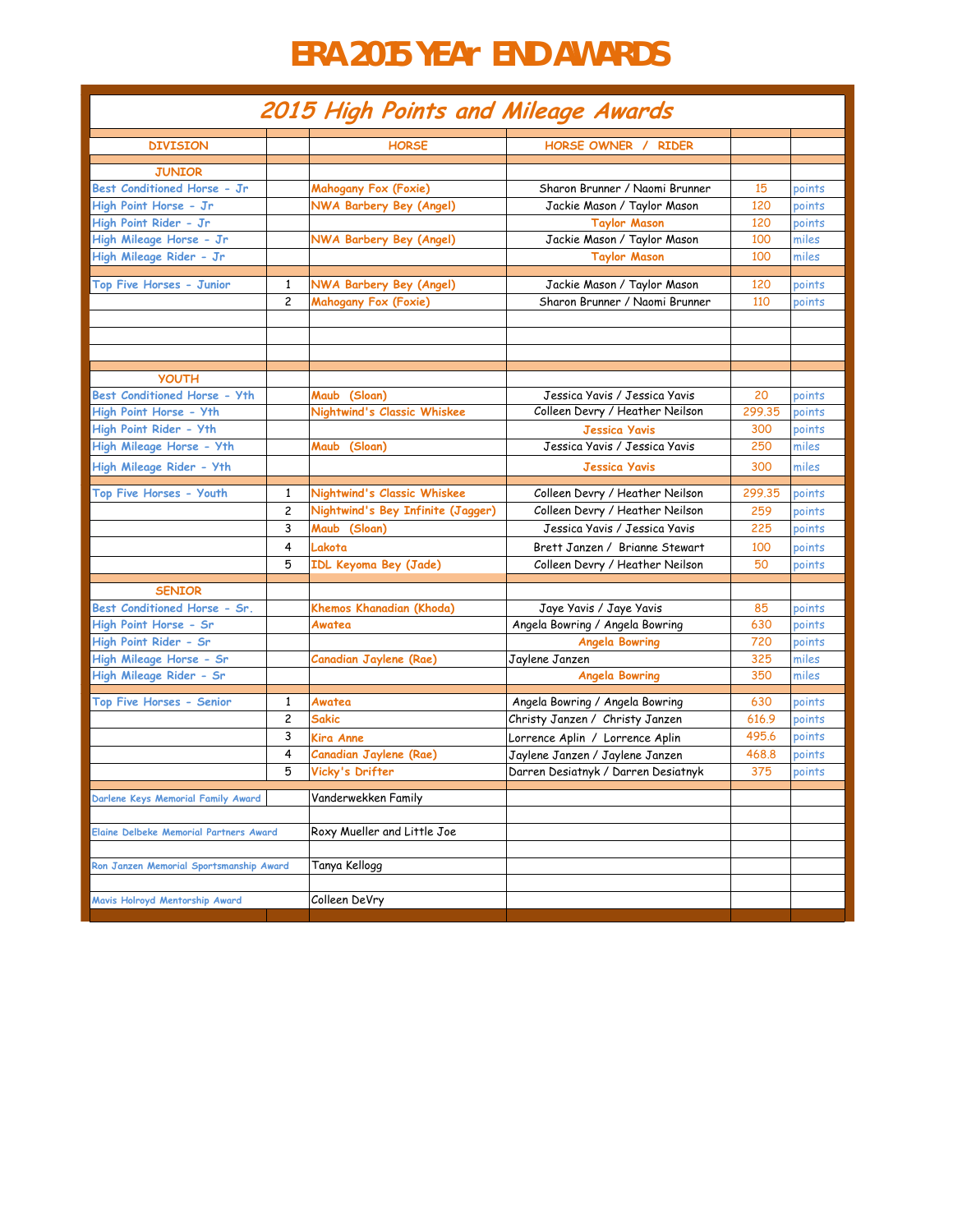## **ERA 2015 YEAR END AWARDS**

## **2015 HORSE LIFETIME MILEAGE AWARDS**

| Horse                             | Owner                 | Mileage Award                                                       |  |
|-----------------------------------|-----------------------|---------------------------------------------------------------------|--|
| Capa Casa Tika Wind (Tika)        | <b>Sarah Chambers</b> | 250 plaque & sticker                                                |  |
| Kuhalamin Kid (Kuhl)              | Sarah Chambers        | 250 plaque & sticker                                                |  |
| Nightwind's Classic Whiskee       | Colleen DeVry         | 250 plaque & sticker                                                |  |
| Noble Gambler                     | <b>Rosalyn Peschl</b> | 250 plaque & sticker                                                |  |
| NWA Barbery Bey (Angel)           | <b>Jackie Mason</b>   | 250 plaque & sticker                                                |  |
| Zorry (Chub Chub)                 | <b>Jenny Mooney</b>   | 250 plaque & sticker                                                |  |
| DA Dr Dre                         | <b>Brianne Brault</b> | 500 sticker                                                         |  |
| Destine's Cenote (Cenote)         | Colleen Graham        | 500 sticker                                                         |  |
| Il Ferreena (Solo)                | Crystal Fulcher       | 500 sticker                                                         |  |
| Maub (Sloan)                      | <b>Jessica Yavis</b>  | 500 sticker                                                         |  |
| NWA Shy Shamal (Sham)             | Shelly Grauman        | 500 sticker                                                         |  |
| Samir (Sami)                      | <b>Jaye Yavis</b>     | 500 sticker                                                         |  |
| VA IMA Rebel (Roo)                | Jane Depner           | 500 sticker                                                         |  |
| Zar                               | <b>Arend deVries</b>  | 500 sticker                                                         |  |
| Nightwind's Bey Infiniti (Jagger) | Colleen DeVry         | 500 sticker / 750 Sticker                                           |  |
| Awatea                            | <b>Angie Bowring</b>  | 750 sticker                                                         |  |
| Kira Anne                         | Lorrence Aplin        | 750 sticker                                                         |  |
| Tara's Jet                        | <b>April Key</b>      | 750 sticker                                                         |  |
| Canadian Jaylene (Rae)            | Jaylene Janzen        | 750 sticker/1000 Blanket & sticker                                  |  |
| Kira                              | <b>Tanya Kellogg</b>  | 750 sticker/1000 Blanket & sticker                                  |  |
| <b>Canadian Diva</b>              | Jane Depner           | 1000 Blanket & sticker / 1250 sticker/ 1500<br>Sticker/1750 sticker |  |
| <b>Arktik Flame</b>               | Carol Wadey           | 1250 sticker                                                        |  |
| Lady Halima                       | Jane Depner           | 1250 sticker / 1500 sticker                                         |  |
| Lakota                            | <b>Brett Janzen</b>   | 1500 sticker                                                        |  |
| Sonic Bask                        | Julienne Morissette   | 1500 sticker                                                        |  |
| <b>Buckaroo Hart</b>              | Nancy Haughian        | 1750 sticker                                                        |  |
| Vicky's Drifter                   | Darren Desiatnyk      | 1750 sticker                                                        |  |
| Nightwind's Indigo Bey (Indi)     | <b>Colleen DeVry</b>  | 2750 sticker                                                        |  |
| <b>Sakic</b>                      | Christy Janzen        | 3500 sticker                                                        |  |